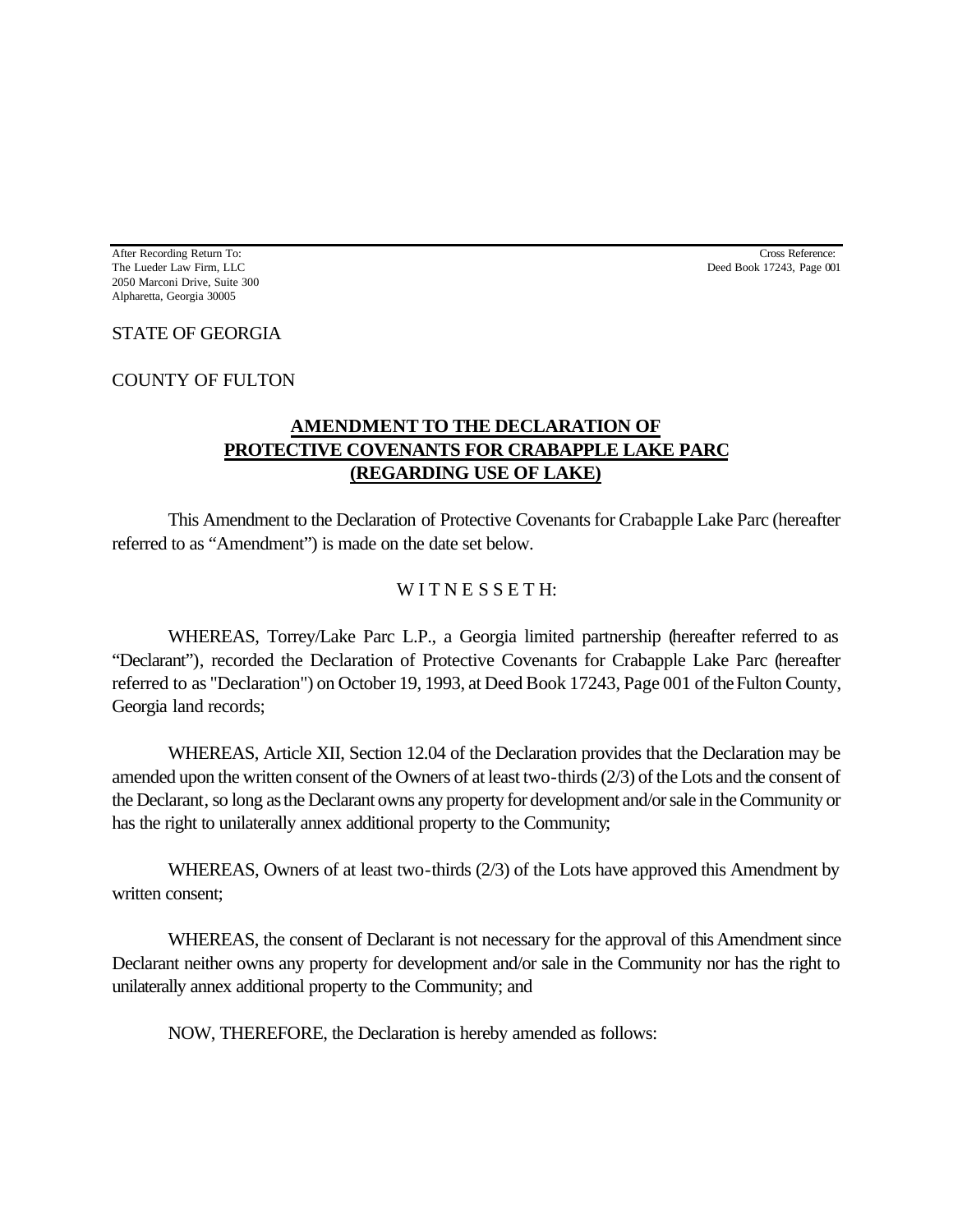**Article VI, Section 6.32 is amended by striking same in its entirety and substituting the following therefor:**

6.32. Lake. Permitted use of the Lake by Owners in the Community shall be limited only to fishing and boating. No motorized boat of any kind shall be permitted, including boats with gas or electric motors; provided, however, the prohibition against motorized boats shall not apply to the Association which may use a motorized boat for maintenance purposes. No other use of the Lake shall be permitted, including, but not limited to, swimming, skating, and irrigation of any Lot. Access to the Lake for permitted use shall be from within an easement in the Community or from Common Property adjacent to the Lake. The Owner of any Lake Lot may access the Lake from such Lake Lot. Retaining walls, docks and similar structures shall not be installed on the Lake Lots without the prior written approval of the Architectural Review Committee. Notwithstanding anything contained in the Declaration to the contrary, no vegetable garden, hammock, statuary, swing set, play set, or similar play equipment, basketball goal or similar athletic equipment, dog house, other pet enclosure, sign, or any other structure or thing which, in the sole discretion of the Architectural Review Committee, tends to detract from the appearance of the Community, and especially the Lake, shall be permitted on any Lake Lot without prior written approval of the Architectural Review Committee. Only one boat may be stored on a Lake Lot, behind the residence located thereon, unless kept in an enclosed garage or other storage facility approved by the Architectural Review Committee. No boat may be left overnight on a Lake Lot or Common Property within twenty-five feet of the high water mark of the Lake.

IN WITNESS WHEREOF, the undersigned hereby certify that this Amendment was properly approved.

Dated this \_\_\_\_ day of \_\_\_\_\_\_\_\_\_\_\_, 200\_\_\_\_.

CRABAPPLE LAKE PARC COMMUNITY ASSOCIATION, INC.

Signature of President Print Name:

\_\_\_\_\_\_\_\_\_\_\_\_\_\_\_\_\_\_\_\_\_\_\_\_\_\_\_\_

Sworn to and subscribed before me this  $\rule{1em}{0.15mm}$  day of  $\rule{1em}{0.15mm}$   $\qquad$   $\qquad$   $\qquad$   $\qquad$   $\qquad$   $\qquad$   $\qquad$   $\qquad$   $\qquad$   $\qquad$   $\qquad$   $\qquad$   $\qquad$   $\qquad$   $\qquad$   $\qquad$   $\qquad$   $\qquad$   $\qquad$   $\qquad$   $\qquad$   $\qquad$   $\qquad$   $\qquad$   $\qquad$   $\qquad$   $\qquad$   $\qquad$   $\qquad$   $\qquad$ 

Witness: \_\_\_\_\_\_\_\_\_\_\_\_\_\_\_\_\_\_\_